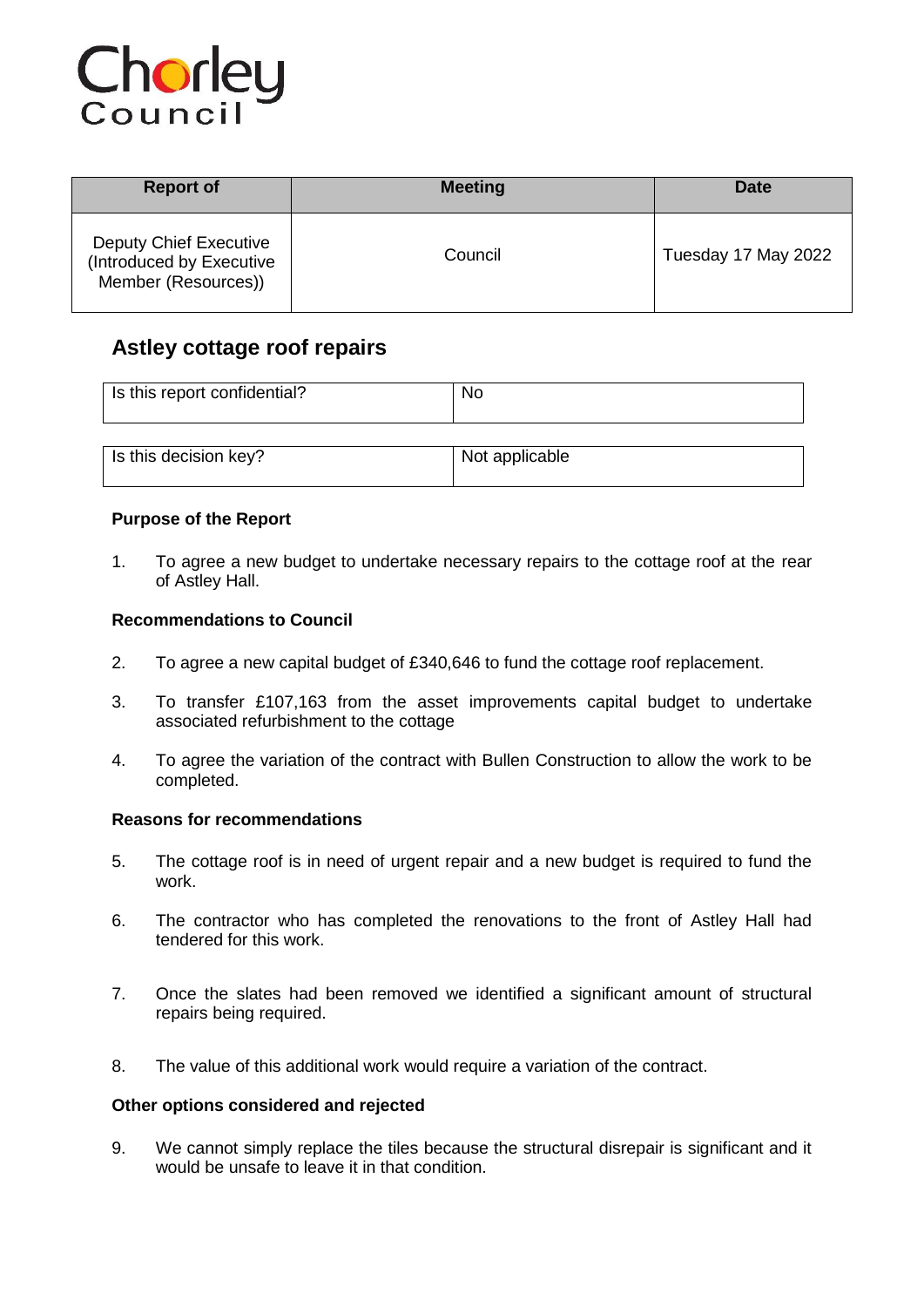- 10. We have considered re-tendering this as a separate package of works but this has been discounted because the original contract award included the project to repair the cottage roof.
- 11. We would incur significant cost if we were to demobilise the current contractor and in effect start again with the scaffolding works and prelims.
- 12. The repairs have had to be designed with listed building consent in mind and an independent structural engineer has assisted with the solution.
- 13. The costs submitted have been evaluated by our quantity surveyor and the costs have also been reviewed by our external project team to demonstrate value.

#### **Executive summary**

- 14. The cottage roof at the rear of Astley Hall is in a poor state of disrepair.
- 15. Work to repair the roof has previously been out to tender but on removing the slates it has become apparent that the amount of work needed is more than originally anticipated.
- 16. This report requests additional funding to allow the work to be completed so the cottage can be utilised again.

### **Corporate priorities**

17. The report relates to the following corporate priorities:

| Involving residents in improving their<br>local area and equality of access for all | A strong local economy                                                                      |  |
|-------------------------------------------------------------------------------------|---------------------------------------------------------------------------------------------|--|
| Clean, safe and healthy communities                                                 | An ambitious council that does more to<br>meet the needs of residents and the local<br>area |  |

#### **Background to the report**

- 18. The cottage at the rear of Astley Hall has had significant issues with the roof. The building is home to the staff areas, art store and general stores.
- 19. With the work identified as a priority for the integrity of the building the work was put out to tender alongside the main renovations to provide best value and allow us to get the repairs done at a time when the Hall was due to be closed.
- 20. In the autumn, once the bat surveys were undertaken, the contractor was able to remove the roof tiles and additional work was identified as the state of repair was significantly worse than anticipated.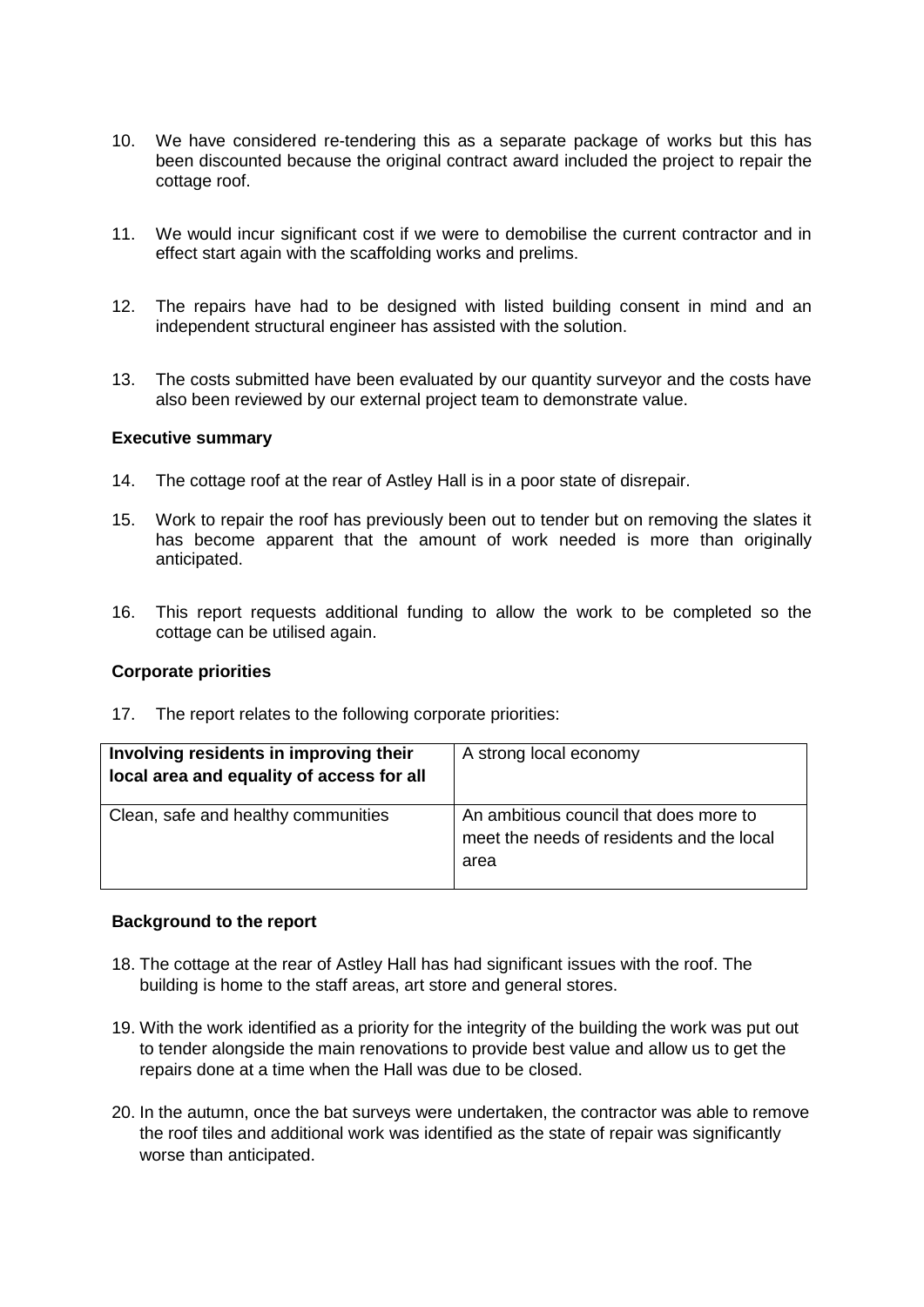21. The extent of the disrepair can be seen here – while it doesn't show the whole of the roof it equates to about 20% of the roof space on Astley Hall:





# **Budget and costings**

### Roof Replacement

22. The contractor submitted their price for the cottage roof repairs as part of a competitive tender process alongside the main renovation works. The breakdown of work included in the original tender was:

| Item                                           | <b>Cost</b> |
|------------------------------------------------|-------------|
| Works allocated to the cottage roof to include | £63,136     |
| removal, recover, insulation, leadwork and     |             |
| rainwater goods - this has been extracted from |             |
| the original bill of quantities                |             |
| Provisional sum for repairs                    | £11,500     |
| Provisional sum for supply of slate            | £6,900      |
| Allowance for scaffolding                      | £29,343     |
| Allowance for prelims                          | £20,751     |
| <b>Total allocated for roof repairs</b>        | £131,630    |

- 23. Given the uncertainty as to the state of disrepair the proposal was that we would provisionally fund these works from the asset improvements capital budget but that would be reviewed once we knew the full extent of the works.
- 24. Unfortunately, the state of disrepair was significant and an additional schedule of works has been produced.
- 25. A contingency has been added, together with prolongation costs and consultant fees associated with the extended contract period.
- 26. The updated costs can be summarised as: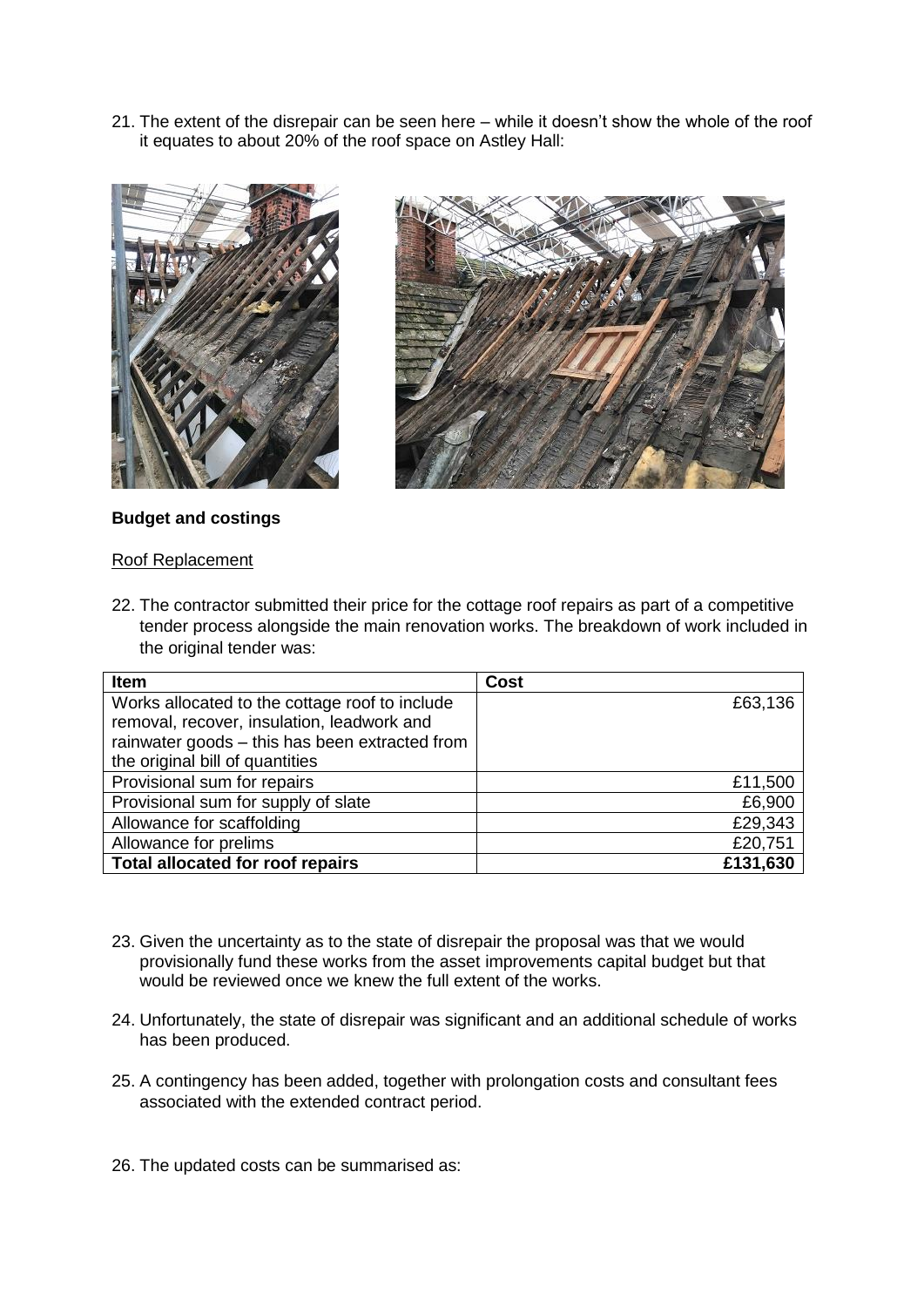| <b>Item</b>                                          | <b>Cost</b> |
|------------------------------------------------------|-------------|
| Additional repair works to the roof                  | £88,459     |
| Contingency to works                                 | £10,000     |
| Prolongation costs for contractor (33 weeks)         | £64,557     |
| Council's professional fees                          | £46,000     |
| Sub total of additional work for contractor          | £209,016    |
|                                                      |             |
| Initial allocation of costs for cottage roof repairs | £131,630    |
| <b>Total costs for the works</b>                     | £340,646    |

# Cottage General Refurbishment

- 27. A provisional sum has also been provided for associated repair works to the cottage to include some render removal and repairs to brickwork on the cottage, window frame repairs, ceiling repairs, plaster repairs to the internal walls and internal and external decoration to tidy the building up ahead of the return to its use for staff and art stores.
- 28. This totals £107,163 given this work is in part necessitated by the extent of the repairs required to the roof it would provide best value to undertake this as part of the same contract. This element of the work would be allocated to the asset improvements capital budget.

# **Climate change and air quality**

29. The work noted in this report does not impact the climate change and sustainability targets of the Council's Green Agenda and all environmental considerations are in place.

# **Equality and diversity**

30. This is in relation to repair the roof to the cottage so has no implications for equality and diversity.

# **Risk**

- 31. A number of key risks have already passed with the project namely bats roosting in the roof and the requirement to satisfy listed building consent.
- 32. The main risk remaining is if any further problems are identified with the work.
- 33. This has been mitigated with the contractor pricing for a worst case scenario in terms of the number of items that need replacing and a contingency has been included.

# **Comments of the Statutory Finance Officer**

34. The £107k works to refurbish the cottage are to be funded from existing approved capital budgets. The £341k works to the roof will be an addition to the existing capital programme and will result in an additional cost to the revenue budget of £3k MRP and £10k interest.

# **Comments of the Monitoring Officer**

35. The works to the roof identified in the existing contract were subject to further inspection due to limited access to the space preventing a full assessment. As the